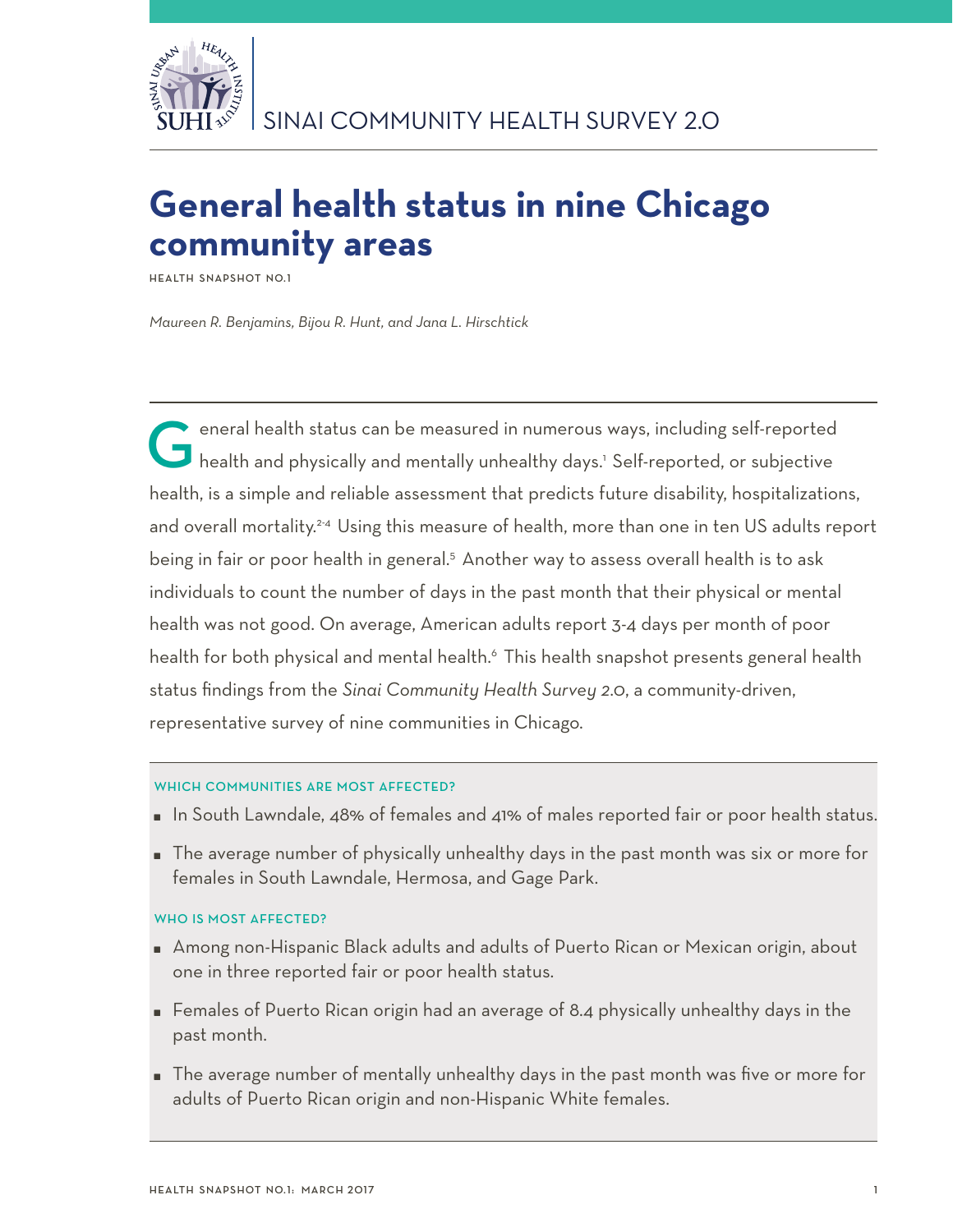

## Figure 1: **Percent reporting fair or poor health status by community area and sex**

*Sampled West Town community area west of Western Avenue only* us data source: *National Health Interview Survey, 2015 (age-adjusted)*

- The percentage of females reporting fair or poor health status ranged from a high of 48% for females in South Lawndale to a low of 15% for females in Norwood Park.
- The percentage of males reporting fair or poor health status ranged from a high of 41% for males in South Lawndale to a low of 23% for males in west-West Town.

## Figure 2: **Percent reporting fair or poor health status by race/ethnicity and sex**



us data source: *National Health Interview Survey, 2015 (age-adjusted) Rao-Scott Chi-Square p-value = 0.0960 (males); p = 0.1085 (females)*

- prevalence (standard error)
- The percentage of females reporting fair or poor health status was highest for females of Mexican origin (39%) and lowest for non-Hispanic White females (17%).
- The percentage of males reporting fair or poor health status was highest for non-Hispanic Black males (36%) and lowest for non-Hispanic White males (18%).
- The differences in the percentage reporting fair or poor health status by race/ethnic group were not statistically significant for males or females.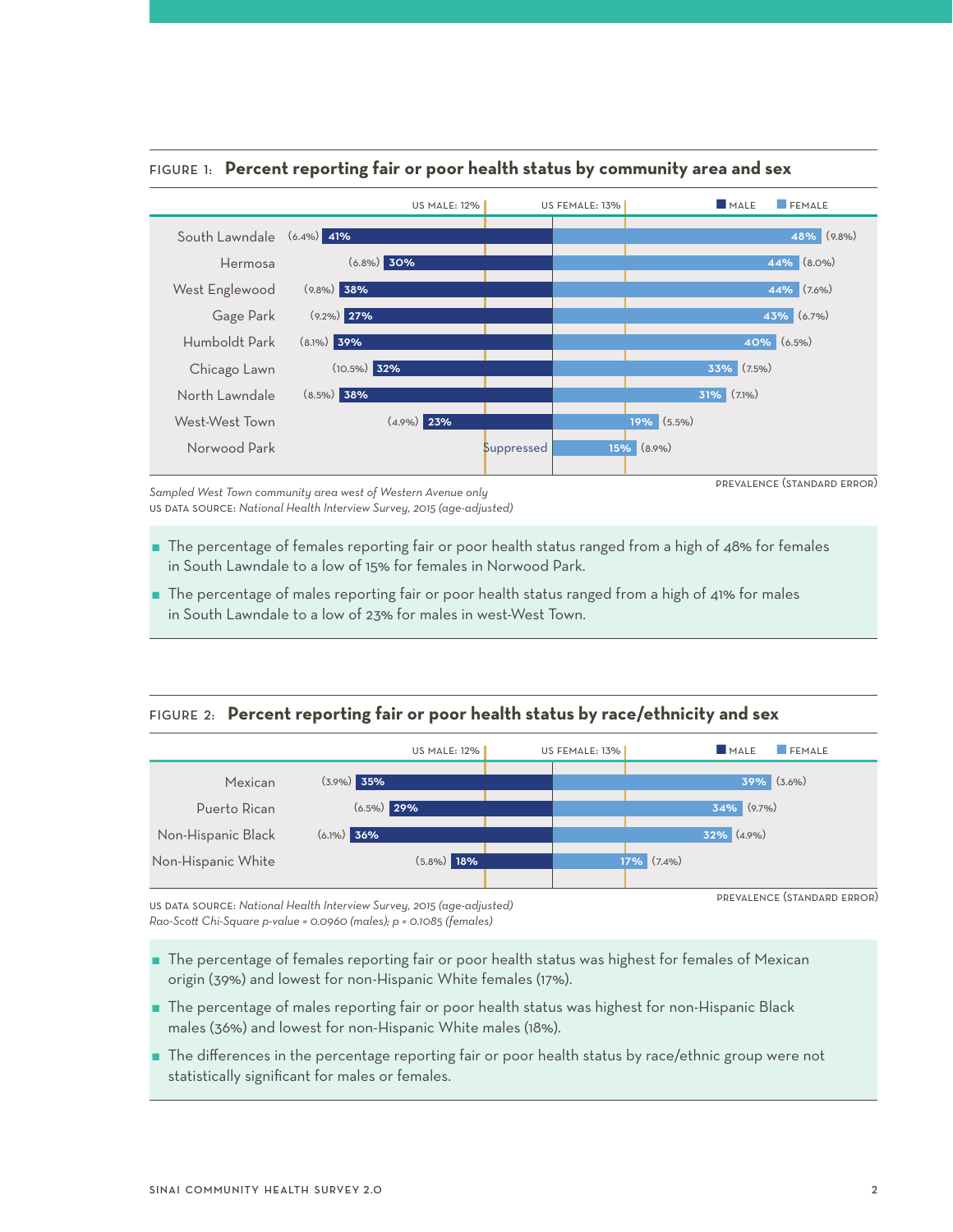

# Figure 3: **Average number of physically unhealthy days in past month by community area and sex**

*Sampled West Town community area west of Western Avenue only* us data source: *Behavioral Risk Factor Surveillance System, 2014*

- Among females, the average number of physically unhealthy days in the past month ranged from a high of 6.4 days for females in South Lawndale to a low of 3.0 days for females in North Lawndale.
- Among males, the average number of physically unhealthy days in the past month ranged from a high of 5.6 days for males in North Lawndale to a low of 1.3 days for males in Hermosa.

# Figure 4: **Average number of physically unhealthy days in past month by race/ethnicity and sex**

|                    |             | US MALE: 3.6 | US FEMALE: 4.1 | MALE          | FEMALE                   |
|--------------------|-------------|--------------|----------------|---------------|--------------------------|
| Puerto Rican       | $(1.2)$ 4.2 |              |                |               | (2.6)<br>8,4             |
| Non-Hispanic White |             | $(0.8)$ 2.5  |                | 5.9(1.9)      |                          |
| Mexican            |             | $(0.6)$ 3.0  |                | 4.5 $(1.0)$   |                          |
| Non-Hispanic Black | $(0.7)$ 4.4 |              | 3.7            | $\big($ (0.6) |                          |
|                    |             |              |                |               | AVERAGE (STANDARD ERROR) |

us data source: *Behavioral Risk Factor Surveillance System, 2014 Adjusted Wald Test p-value = 0.2457 (males); p = 0.2469 (females)*

- Among females, the average number of physically unhealthy days in the past month was highest for females of Puerto Rican origin (8.4 days) and lowest for non-Hispanic Black females (3.7 days).
- Among males, the average number of physically unhealthy days in the past month was highest for non-Hispanic Black males (4.4 days) and lowest for non-Hispanic White males (2.5 days).
- The differences in the average number of physically unhealthy days in the past month by race/ethnic group were not statistically significant for males or females.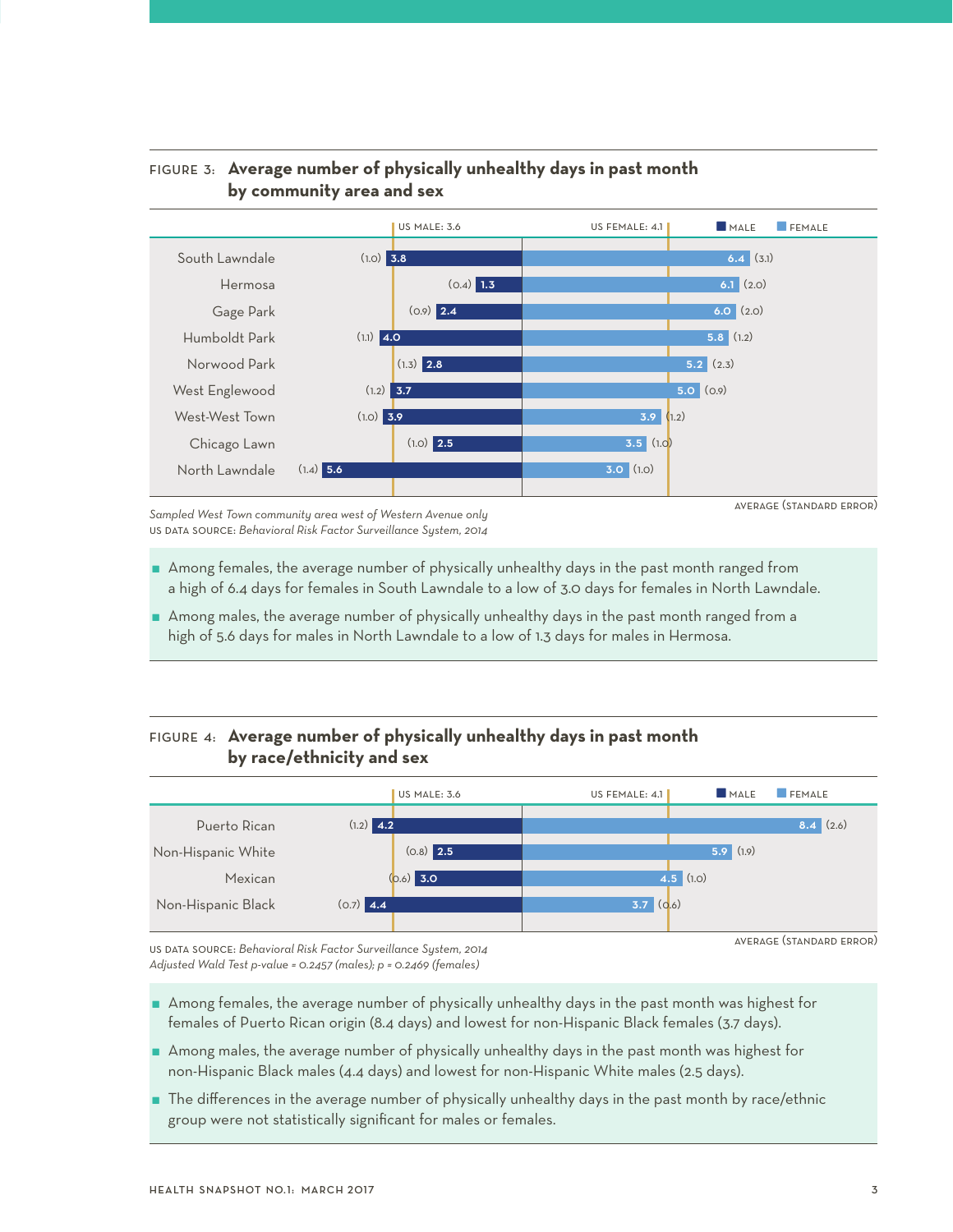

## Figure 5: **Average number of mentally unhealthy days in past month by community area and sex**

*Sampled West Town community area west of Western Avenue only US data source: Behavioral Risk Factor Surveillance System, 2014*

- Among females, the average number of mentally unhealthy days in the past month ranged from a high of 4.7 days for females in South Lawndale to a low of 1.8 days for females in Gage Park.
- Among males, the average number of mentally unhealthy days in the past month ranged from a high of 3.9 days for males in Humboldt Park to a low of 0.6 days for males in Norwood Park.

# Figure 6: **Average number of mentally unhealthy days in past month by race/ethnicity and sex**

|                    |             | US MALE: 3.1 | US FEMALE: 4.2 | MALE        | FEMALE      |
|--------------------|-------------|--------------|----------------|-------------|-------------|
| Puerto Rican       | $(1.6)$ 5.0 |              |                |             | $5.7$ (2.8) |
| Non-Hispanic White |             | $(1.0)$ 2.4  |                | $5.2$ (1.9) |             |
| Non-Hispanic Black |             | $(0.4)$ 2.0  | $2.5$ (0.5)    |             |             |
| Mexican            |             | $(0.4)$ 2.4  | $2.4$ (0.8)    |             |             |
|                    |             |              |                |             |             |

average (standard error)

*US data source: Behavioral Risk Factor Surveillance System, 2014 Adjusted Wald Test p-value = 0.3367 (males); p = 0.3751 (females)*

- Among females, the average number of mentally unhealthy days in the past month was highest for females of Puerto Rican origin (5.7 days) and lowest for females of Mexican origin (2.4 days).
- Among males, the average number of mentally unhealthy days in the past month was highest for males of Puerto Rican origin (5.0 days) and lowest for non-Hispanic Black males (2.0 days).
- $\blacksquare$  The differences in the average number of mentally unhealthy days in the past month by race/ethnic group were not statistically significant for males or females.